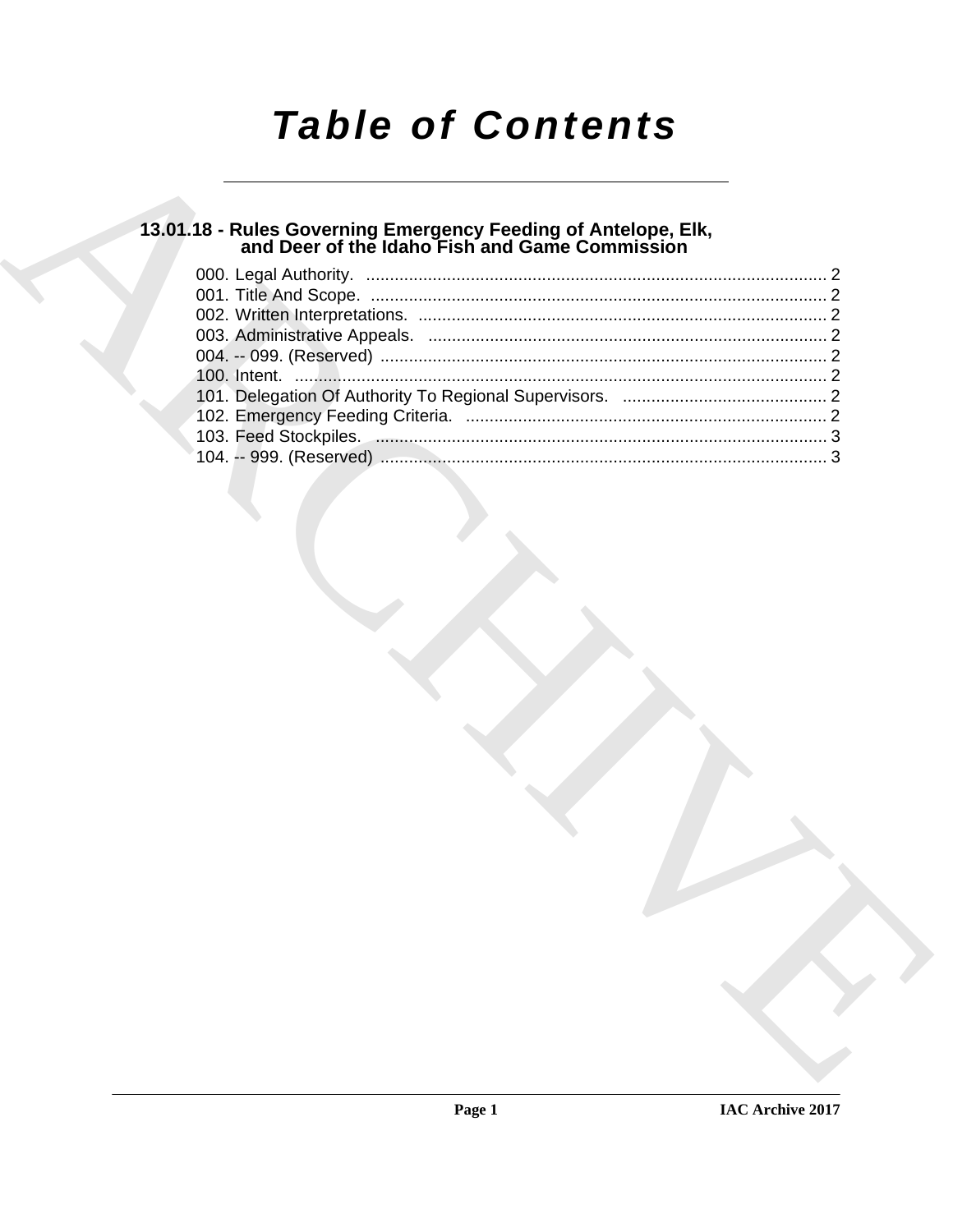#### **IDAPA 13 TITLE 01 CHAPTER 18**

### <span id="page-1-0"></span>**13.01.18 - RULES GOVERNING EMERGENCY FEEDING OF ANTELOPE, ELK, AND DEER OF THE IDAHO FISH AND GAME COMMISSION**

#### <span id="page-1-1"></span>**000. LEGAL AUTHORITY.**

The Idaho Fish and Game Commission is authorized to adopt rules concerning the administration of the wildlife policy of the state of Idaho in accordance with the Idaho fish and game code under Sections 36-103(b), 36-104(b), and 36-105(1), Idaho Code, and specifically concerning emergency feeding of antelope, elk, and deer under Section 36-111(1), Idaho Code. (4-3-95)

#### <span id="page-1-2"></span>**001. TITLE AND SCOPE.**

The title of this chapter is "Rules Governing Emergency Feeding of Antelope, Elk, and Deer of the Idaho Fish and Game Commission." These rules govern winter emergency feeding operations and establish the criteria for determining a feeding emergency. (4-3-95)

#### <span id="page-1-3"></span>**002. WRITTEN INTERPRETATIONS.**

Written interpretations of these rules and documentation of Compliance are available at the Department of Fish and Game's headquarters office. (4-3-95)

#### <span id="page-1-4"></span>**003. ADMINISTRATIVE APPEALS.**

There is no right of appeal provided under this chapter. (4-3-95)

#### <span id="page-1-5"></span>**004. -- 099. (RESERVED)**

#### <span id="page-1-11"></span><span id="page-1-6"></span>**100. INTENT.**

**CHAPTER 18**<br> **CHAPTER 18**<br> **ARCHIS COVERNMENTAL MODER OF THE IDAPI DESITY CONTRIBUTION OF ANTELOPE, ELK.<br>
THE IDAPI DENTIFICATION OF ANTELOPE COMMISSION<br>
(III), LEGAL ARTHORITY, the IDAPI DENTIFICATION COMMISSION (III),** The Idaho Fish and Game Commission recognizes that the big game population should be maintained under natural conditions and by naturally available forage. Winter forage is the major limiting factor which determines the basic size of the big game populations, and it must be maintained if the animals are to prosper and propagate. In order to maintain these winter ranges, big game numbers must be controlled through adequate harvest. The Commission does not sanction any widespread supplemental winter feeding programs. Additionally, big game animals, especially elk, when concentrated by supplemental feeding are very susceptible to infectious disease which can be transmitted to livestock. However, big game harvests and weather vary from year to year throughout the state. In most years and areas, snow depths, temperatures, and animal body condition do not create adverse conditions for wintering animals. Unusual weather conditions, limited winter forage, or other circumstances may create critical periods of stress for animals or force them into areas involving public safety. The Commission is unable to manage the big game populations for extreme weather. Therefore, emergency feeding of big game is appropriate under certain criteria.

 $(4-3-95)$ 

#### <span id="page-1-7"></span>**101. DELEGATION OF AUTHORITY TO REGIONAL SUPERVISORS.**

Because the declaration of and quick response to a feeding emergency will depend on local conditions, the Commission and Director delegate the authority to declare a feeding emergency and to expend funds on feeding to the Regional Supervisors of the Department of Fish and Game. (4-3-95)

#### <span id="page-1-9"></span><span id="page-1-8"></span>**102. EMERGENCY FEEDING CRITERIA.**

**01. Declaration of Feeding Emergency**. A feeding emergency may be declared if one (1) or more of wing criteria are met: (4-3-95) the following criteria are met:

<span id="page-1-10"></span>

| a. | Actual or imminent threat of depredation to private property.           | $(4-3-95)$ |
|----|-------------------------------------------------------------------------|------------|
| b. | Threat to public safety, including traffic hazards.                     | $(4-3-95)$ |
| c. | Excessive mortality which would affect the recovery of the herd.        | $(4-3-95)$ |
| d. | Limited or unavailable winter forage caused by fire or unusual weather. | $(4-3-95)$ |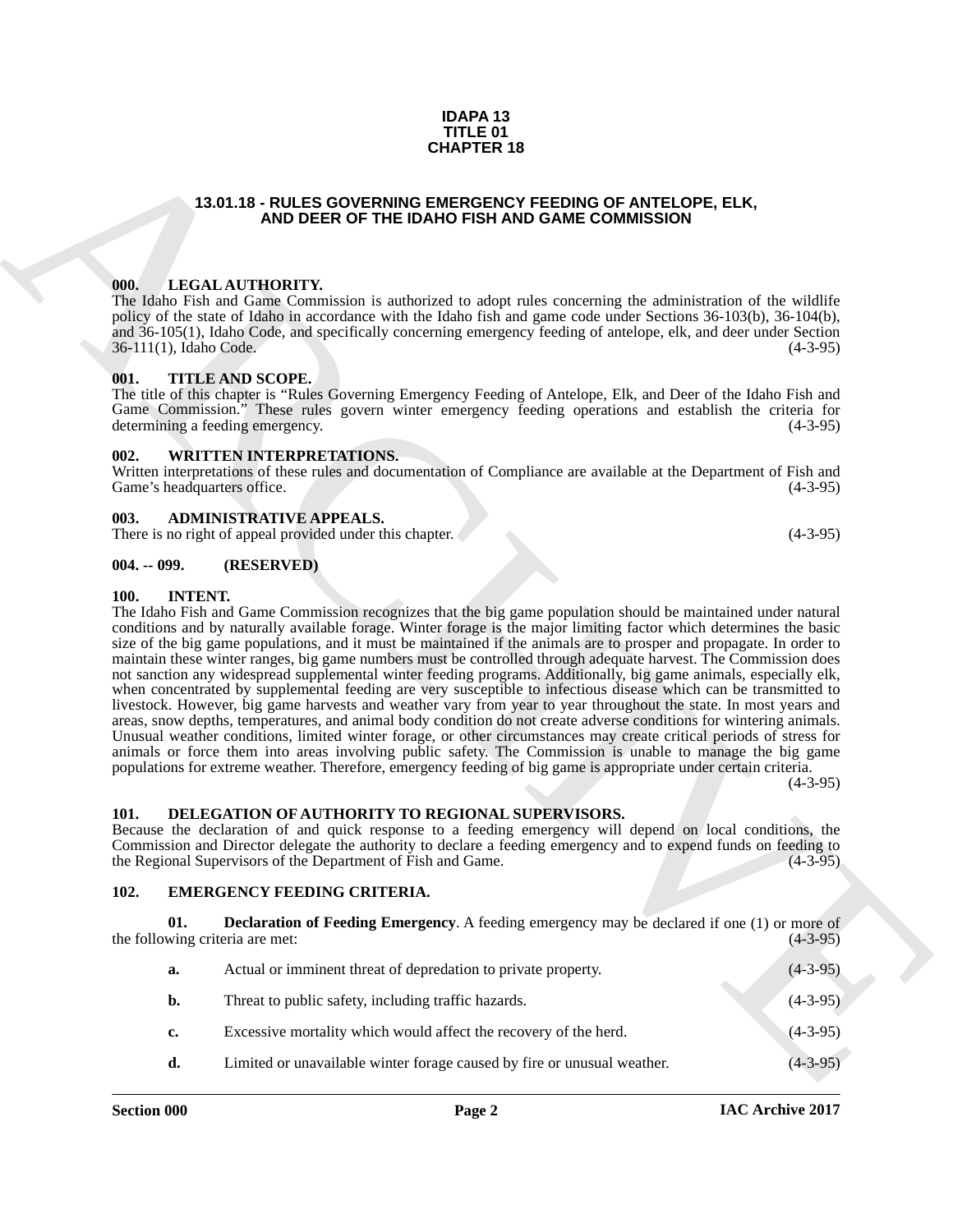<span id="page-2-2"></span>**02. Additional Guidelines**. The Regional Supervisors may develop additional guidelines on cy feeding within the listed criteria based on local conditions and local public input. (4-3-95) emergency feeding within the listed criteria based on local conditions and local public input.

#### <span id="page-2-3"></span><span id="page-2-0"></span>**103. FEED STOCKPILES.**

Department of Fish and Games . The fishest layer is reached to the state of the state of the fishes are determined to the first of the state of the state of the state of the state of the state of the state of the state of Over the years, the Department has identified a number of locations where emergency feed should be stockpiled for probable winter use. It is impractical and cost prohibitive to purchase feed and transport it to these locations after snowfall. The Commission and Director declare that the maintenance of this stockpile constitutes a feeding emergency and authorize the expenditure of funds to maintain the stockpiles. (4-3-95) emergency and authorize the expenditure of funds to maintain the stockpiles.

<span id="page-2-1"></span>**104. -- 999. (RESERVED)**